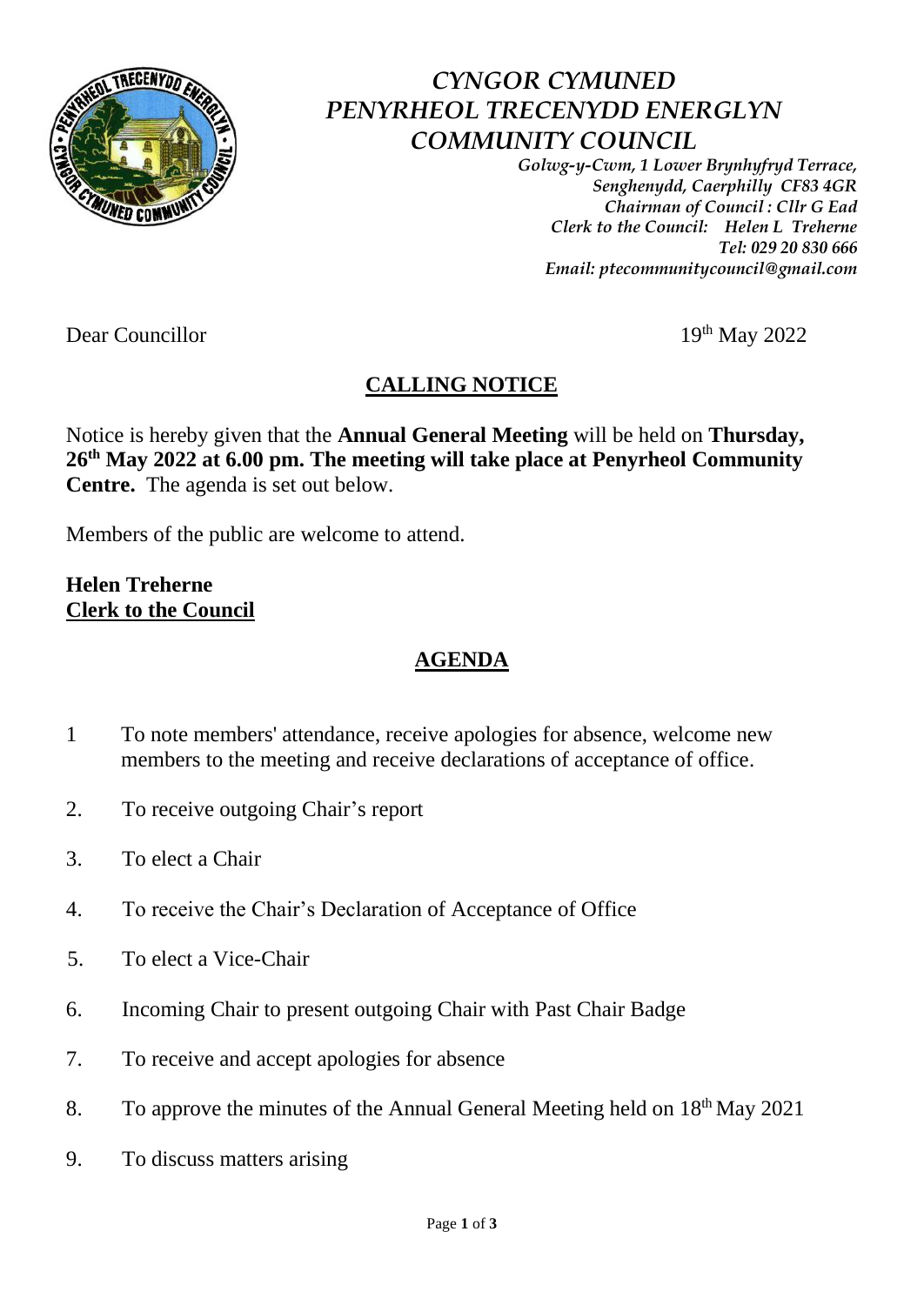## 10. To discuss Civic Service

- 11. To approve representation on the following external bodies:
	- 11.1 CCBC and Community Council Joint Liaison Committee (1) and Clerk
	- 11.2 Penyrheol Community Centre Management Committee (1)
	- 11.3 Trecenydd Community Centre Management Committee (1)
	- 11.4 Caerphilly Fireworks Display Committee (2)
	- 11.5 Caerphilly and District Town Twinning Management Committee (1)
- 12. To approve membership of the following committees:
	- 12.1 Playscheme Sub-Committee (5)
	- 12.2 Newsletter Sub-Committee (6)
	- 12.3 Finance Sub-Committee (6)
	- 12.4 Events Committee (8)
- 13. To confirm bankers
- 14. To review Terms of Reference for the following committees:
	- 14.1 Playscheme Committee
	- 14.2 Finance Committee
	- 14.3 Newsletter Committee
	- 14.4 Events Committee
- 15. To adopt the following documents:
	- 15.1 Financial regulations
	- 15.2 Standing orders
	- 15.3 Risk management register
- 16. To confirm appointment of internal auditor
- 17. To confirm bank signatories
- 18. To approve Chair's allowance
- 19. To approve hospitality allowance
- 20. To discuss Community Councillor allowance
- 21. To confirm meeting dates
- 22. To approve annual payments:
	- 22.1 Community Council Liaison Sub-Committee £100
	- 22.2 Society of Local Clerks membership £180
	- 22.3 Brooks Storage Ltd (storage of playscheme equipment) £48 per month, plus £120 delivery in July and £120 collection in August
	- 22.4 Bridging the Gap (foodbank) £100 per month